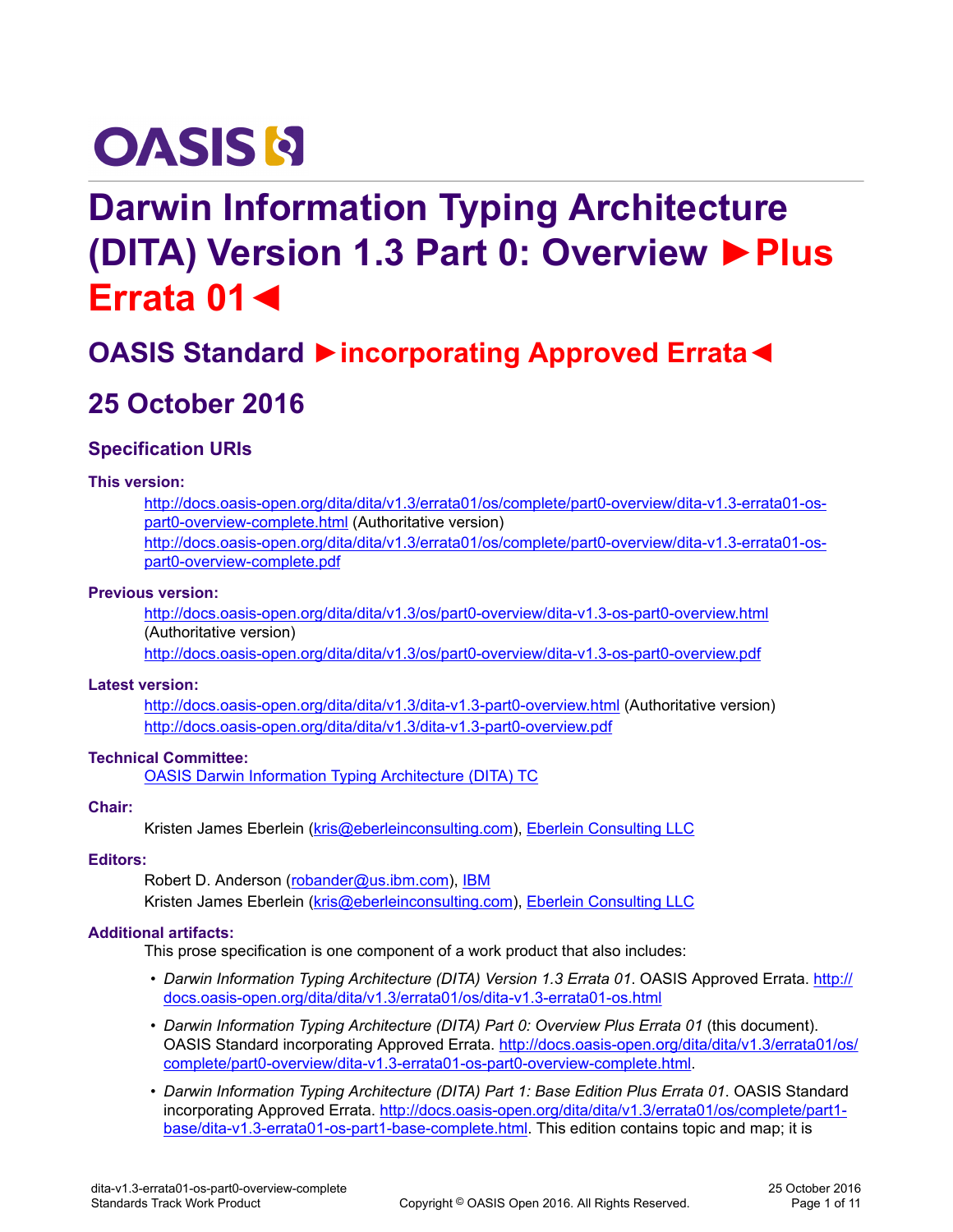designed for implementers and users who need only the most fundamental pieces of the DITA framework.

- *Darwin Information Typing Architecture (DITA) Part 2: Technical Content Edition Plus Errata 01*. OASIS Standard incorporating Approved Errata. [http://docs.oasis-open.org/dita/dita/v1.3/errata01/os/](http://docs.oasis-open.org/dita/dita/v1.3/errata01/os/complete/part2-tech-content/dita-v1.3-errata01-os-part2-tech-content-complete.html) [complete/part2-tech-content/dita-v1.3-errata01-os-part2-tech-content-complete.html](http://docs.oasis-open.org/dita/dita/v1.3/errata01/os/complete/part2-tech-content/dita-v1.3-errata01-os-part2-tech-content-complete.html). This edition contains the base architecture plus the technical-content specializations; it is designed for authors who use information typing and document complex applications and devices.
- *Darwin Information Typing Architecture (DITA) Part 3: All-Inclusive Edition Plus Errata 01*. OASIS Standard incorporating Approved Errata. [http://docs.oasis-open.org/dita/dita/v1.3/errata01/os/](http://docs.oasis-open.org/dita/dita/v1.3/errata01/os/complete/part3-all-inclusive/dita-v1.3-errata01-os-part3-all-inclusive-complete.html) [complete/part3-all-inclusive/dita-v1.3-errata01-os-part3-all-inclusive-complete.html.](http://docs.oasis-open.org/dita/dita/v1.3/errata01/os/complete/part3-all-inclusive/dita-v1.3-errata01-os-part3-all-inclusive-complete.html) This edition contains the base architecture, technical content, and the learning and training specializations. It is designed for implementers who want all OASIS-approved specializations, as well as users who develop learning and training materials.
- ZIP file that contains the DITA source for this part. [http://docs.oasis-open.org/dita/dita/v1.3/](http://docs.oasis-open.org/dita/dita/v1.3/errata01/os/complete/part0-overview/dita-v1.3-errata01-os-part0-overview-complete-dita.zip) [errata01/os/complete/part0-overview/dita-v1.3-errata01-os-part0-overview-complete-dita.zip](http://docs.oasis-open.org/dita/dita/v1.3/errata01/os/complete/part0-overview/dita-v1.3-errata01-os-part0-overview-complete-dita.zip)

For more information about the editions and what they contain, see [Editions](#page-5-0) *(6)*.

#### **Related work:**

This Errata supersedes *Darwin Information Typing Architecture (DITA) Version 1.3*, a multi-part OASIS Standard that includes:

- Darwin Information Typing Architecture (DITA) Version 1.3 Part 0: Overview [http://docs.oasis](http://docs.oasis-open.org/dita/dita/v1.3/os/part0-overview/dita-v1.3-os-part0-overview.html)[open.org/dita/dita/v1.3/os/part0-overview/dita-v1.3-os-part0-overview.html](http://docs.oasis-open.org/dita/dita/v1.3/os/part0-overview/dita-v1.3-os-part0-overview.html)
- Darwin Information Typing Architecture (DITA) Version 1.3 Part 1: Base Edition [http://docs.oasis](http://docs.oasis-open.org/dita/dita/v1.3/os/part1-base/dita-v1.3-os-part1-base.html)[open.org/dita/dita/v1.3/os/part1-base/dita-v1.3-os-part1-base.html](http://docs.oasis-open.org/dita/dita/v1.3/os/part1-base/dita-v1.3-os-part1-base.html)
- Darwin Information Typing Architecture (DITA) Version 1.3 Part 2: Technical Content Edition [http://](http://docs.oasis-open.org/dita/dita/v1.3/os/part2-tech-content/dita-v1.3-os-part2-tech-content.html) [docs.oasis-open.org/dita/dita/v1.3/os/part2-tech-content/dita-v1.3-os-part2-tech-content.html](http://docs.oasis-open.org/dita/dita/v1.3/os/part2-tech-content/dita-v1.3-os-part2-tech-content.html)
- Darwin Information Typing Architecture (DITA) Version 1.3 Part 3: All-Inclusive Edition [http://](http://docs.oasis-open.org/dita/dita/v1.3/os/part3-all-inclusive/dita-v1.3-os-part3-all-inclusive.html) [docs.oasis-open.org/dita/dita/v1.3/os/part3-all-inclusive/dita-v1.3-os-part3-all-inclusive.html](http://docs.oasis-open.org/dita/dita/v1.3/os/part3-all-inclusive/dita-v1.3-os-part3-all-inclusive.html)

#### **Abstract:**

This document incorporates Errata for *Darwin Information Typing Architecture (DITA) Version 1.3 Part 0: Overview*.

#### **Status:**

This document was last revised or approved by the OASIS Darwin Information Typing Architecture (DITA) TC on the above date. The level of approval is also listed above. Check the "Latest version" location noted above for possible later revisions of this document. Any other numbered Versions and other technical work produced by the Technical Committee (TC) are listed at [https://www.oasis-open.org/](https://www.oasis-open.org/committees/tc_home.php?wg_abbrev=dita#technical) [committees/tc\\_home.php?wg\\_abbrev=dita#technical.](https://www.oasis-open.org/committees/tc_home.php?wg_abbrev=dita#technical)

TC members should send comments on this specification to the TC's email list. Others should send comments to the TC's public comment list, after subscribing to it by following the instructions at the "Send A Comment" button on the TC's web page at [https://www.oasis-open.org/committees/comments/](https://www.oasis-open.org/committees/comments/index.php?wg_abbrev=dita) [index.php?wg\\_abbrev=dita.](https://www.oasis-open.org/committees/comments/index.php?wg_abbrev=dita)

For information on whether any patents have been disclosed that may be essential to implementing this specification, and any offers of patent licensing terms, please refer to the Intellectual Property Rights section of the TC's web page (<https://www.oasis-open.org/committees/dita/ipr.php>).

#### **Citation format:**

When referencing this specification the following citation format should be used:

#### **[DITA-v1.3-part0-errata01]**

*Darwin Information Typing Architecture (DITA) Part 0: Overview Plus Errata 01*. Edited by Robert D. Anderson and Kristen James Eberlein. 25 October 2016. OASIS Standard incorporating Approved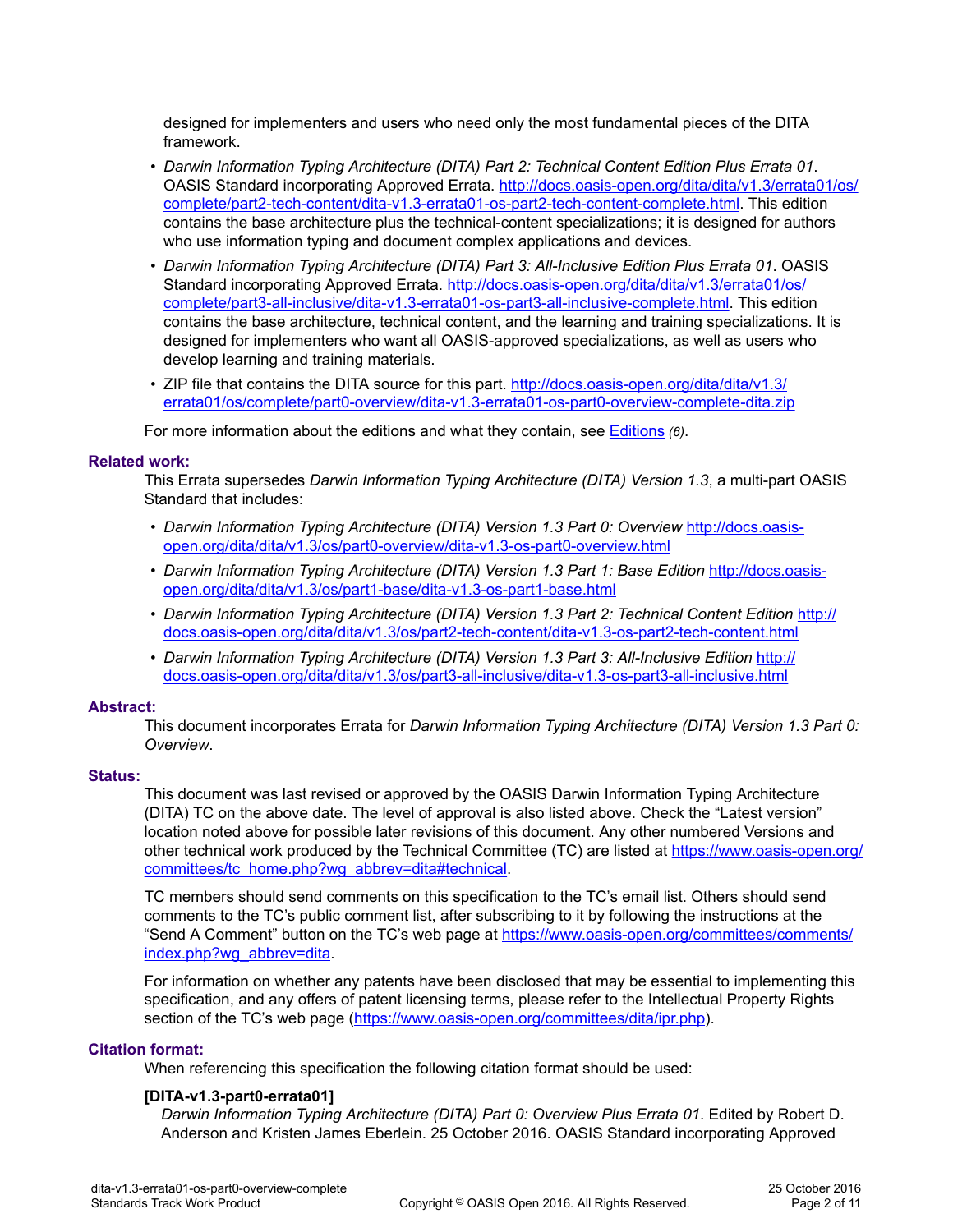Errata. [http://docs.oasis-open.org/dita/dita/v1.3/errata01/os/complete/part0-overview/dita-v1.3](http://docs.oasis-open.org/dita/dita/v1.3/errata01/os/complete/part0-overview/dita-v1.3-errata01-os-part0-overview-complete.html) [errata01-os-part0-overview-complete.html](http://docs.oasis-open.org/dita/dita/v1.3/errata01/os/complete/part0-overview/dita-v1.3-errata01-os-part0-overview-complete.html). Latest version: [http://docs.oasis-open.org/dita/dita/v1.3/](http://docs.oasis-open.org/dita/dita/v1.3/errata01/dita-v1.3-errata01-part0-overview-complete.html) [errata01/dita-v1.3-errata01-part0-overview-complete.html.](http://docs.oasis-open.org/dita/dita/v1.3/errata01/dita-v1.3-errata01-part0-overview-complete.html)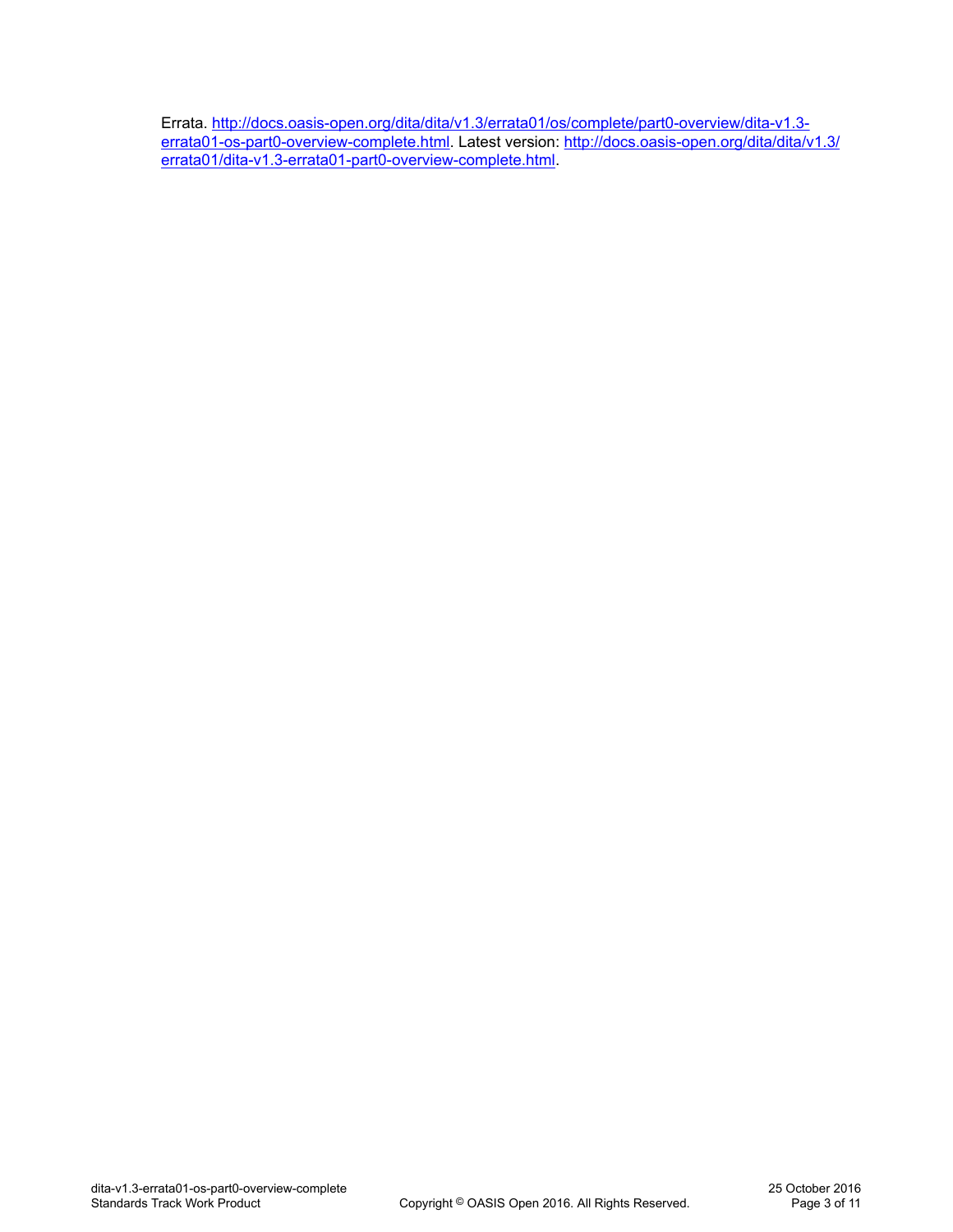## **Notices**

Copyright © OASIS Open 2016. All Rights Reserved.

All capitalized terms in the following text have the meanings assigned to them in the OASIS Intellectual Property Rights Policy (the "OASIS IPR Policy"). The full *[Policy](https://www.oasis-open.org/policies-guidelines/ipr)* may be found at the OASIS website.

This document and translations of it may be copied and furnished to others, and derivative works that comment on or otherwise explain it or assist in its implementation may be prepared, copied, published, and distributed, in whole or in part, without restriction of any kind, provided that the above copyright notice and this section are included on all such copies and derivative works. However, this document itself may not be modified in any way, including by removing the copyright notice or references to OASIS, except as needed for the purpose of developing any document or deliverable produced by an OASIS Technical Committee (in which case the rules applicable to copyrights, as set forth in the OASIS IPR Policy, must be followed) or as required to translate it into languages other than English.

The limited permissions granted above are perpetual and will not be revoked by OASIS or its successors or assigns.

This document and the information contained herein is provided on an "AS IS" basis and OASIS DISCLAIMS ALL WARRANTIES, EXPRESS OR IMPLIED, INCLUDING BUT NOT LIMITED TO ANY WARRANTY THAT THE USE OF THE INFORMATION HEREIN WILL NOT INFRINGE ANY OWNERSHIP RIGHTS OR ANY IMPLIED WARRANTIES OF MERCHANTABILITY OR FITNESS FOR A PARTICULAR PURPOSE.

OASIS requests that any OASIS Party or any other party that believes it has patent claims that would necessarily be infringed by implementations of this OASIS Committee Specification or OASIS Standard, to notify OASIS TC Administrator and provide an indication of its willingness to grant patent licenses to such patent claims in a manner consistent with the IPR Mode of the OASIS Technical Committee that produced this specification.

OASIS invites any party to contact the OASIS TC Administrator if it is aware of a claim of ownership of any patent claims that would necessarily be infringed by implementations of this specification by a patent holder that is not willing to provide a license to such patent claims in a manner consistent with the IPR Mode of the OASIS Technical Committee that produced this specification. OASIS may include such claims on its website, but disclaims any obligation to do so.

OASIS takes no position regarding the validity or scope of any intellectual property or other rights that might be claimed to pertain to the implementation or use of the technology described in this document or the extent to which any license under such rights might or might not be available; neither does it represent that it has made any effort to identify any such rights. Information on OASIS' procedures with respect to rights in any document or deliverable produced by an OASIS Technical Committee can be found on the OASIS website. Copies of claims of rights made available for publication and any assurances of licenses to be made available, or the result of an attempt made to obtain a general license or permission for the use of such proprietary rights by implementers or users of this OASIS Committee Specification or OASIS Standard, can be obtained from the OASIS TC Administrator. OASIS makes no representation that any information or list of intellectual property rights will at any time be complete, or that any claims in such list are, in fact, Essential Claims.

The name "OASIS" is a trademark of *[OASIS](https://www.oasis-open.org/)*, the owner and developer of this specification, and should be used only to refer to the organization and its official outputs. OASIS welcomes reference to, and implementation and use of, specifications, while reserving the right to enforce its marks against misleading uses. Please see *[https://](https://www.oasis-open.org/policies-guidelines/trademark) [www.oasis-open.org/policies-guidelines/trademark](https://www.oasis-open.org/policies-guidelines/trademark)* for above guidance.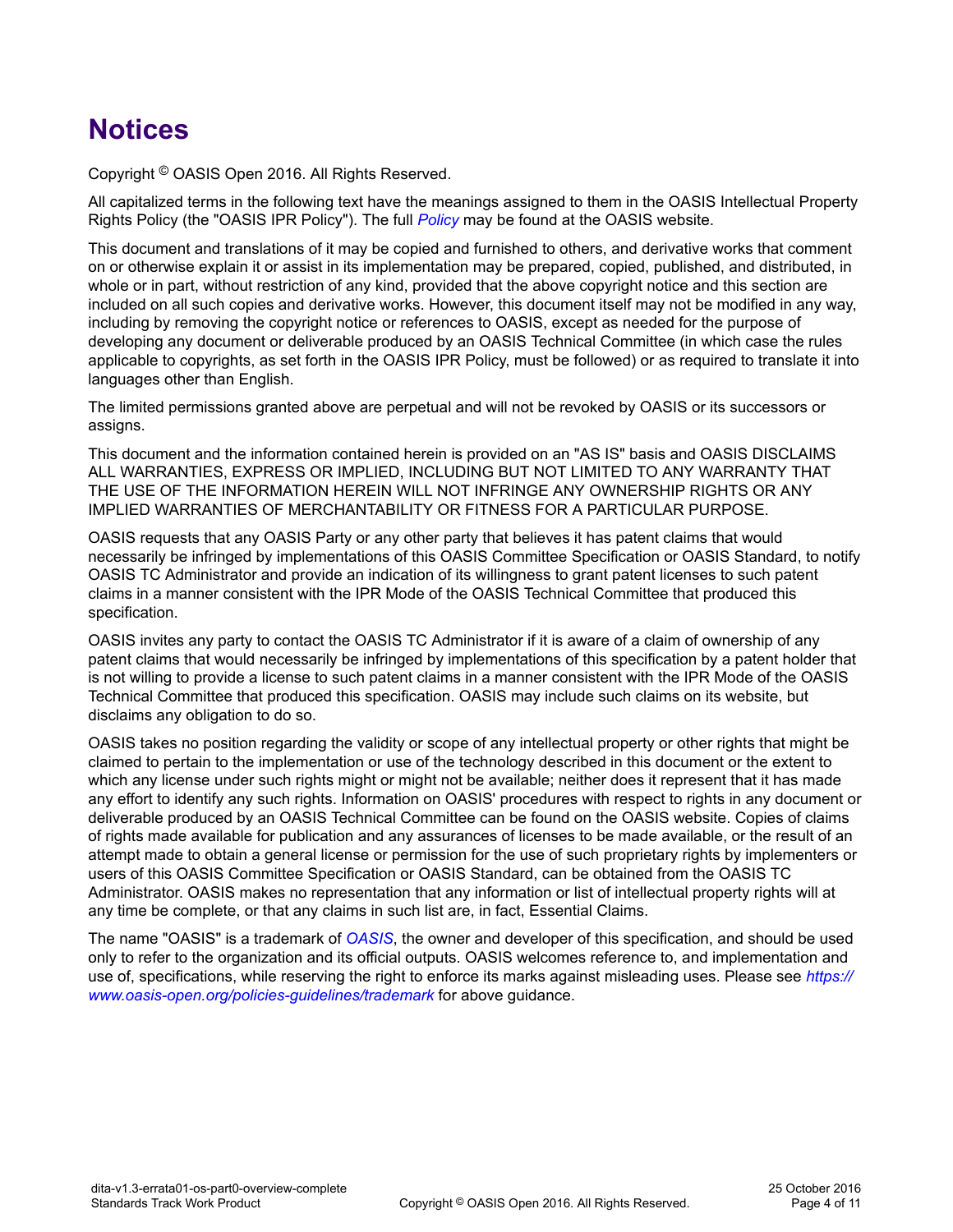## **Table of contents**

| 1.3 Normative references manufactured and all the contract of the contract of the contract of the contract of the contract of the contract of the contract of the contract of the contract of the contract of the contract of |  |
|-------------------------------------------------------------------------------------------------------------------------------------------------------------------------------------------------------------------------------|--|
|                                                                                                                                                                                                                               |  |
|                                                                                                                                                                                                                               |  |
|                                                                                                                                                                                                                               |  |
|                                                                                                                                                                                                                               |  |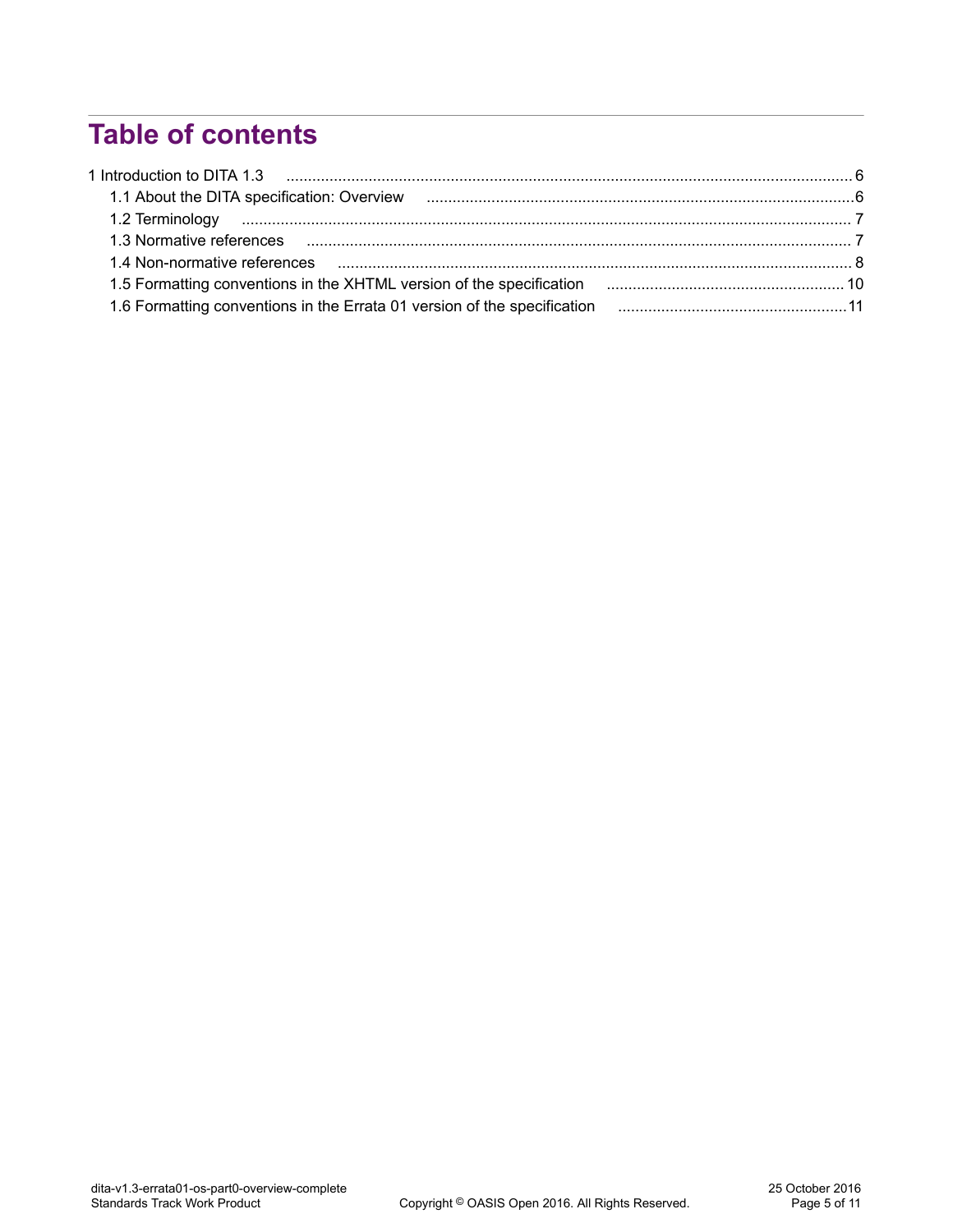## <span id="page-5-0"></span>**1 Introduction to DITA 1.3**

The Darwin Information Typing Architecture (DITA) specification defines a set of document types for authoring and organizing topic-oriented information, as well as a set of mechanisms for combining, extending, and constraining document types.

#### **1.1 About the DITA specification: Overview**

The DITA specification is delivered in three editions that are optimized for different audiences. Each edition consists of a written specification, XML grammar files, and DITA source.

#### **Editions**

The DITA specification is delivered in three editions.



#### **Base edition**

The base edition contains topic, map, and subject scheme map. It is the smallest edition; it is designed for application developers and users who need only the most fundamental pieces of the DITA framework.

#### **Technical content edition**

The technical content edition includes the base architecture **and** the specializations usually used by technical communicators: concept, task, and reference topics; machine industry task; troubleshooting topic; bookmap; glossaries; and classification map. It is the medium-sized edition; it is designed for authors who use information typing and document complex applications and devices, such as software, hardware, medical devices, machinery, and more.

#### **All-inclusive edition**

The all-inclusive edition contains the base architecture, the technical content pieces, **and** the learning and training specializations. It is the largest edition; it is designed for implementers who want all OASISapproved specializations, as well as users who develop learning and training materials.

#### **XML grammar files**

The DITA markup for DITA vocabulary modules and DITA document types is available in several XML languages: RELAX NG (RNG), XML Document-Type Definitions (DTD), and W3C XML Schema (XSD).

While the files should define the same DITA elements, the RELAX NG grammars are normative if there is a discrepancy.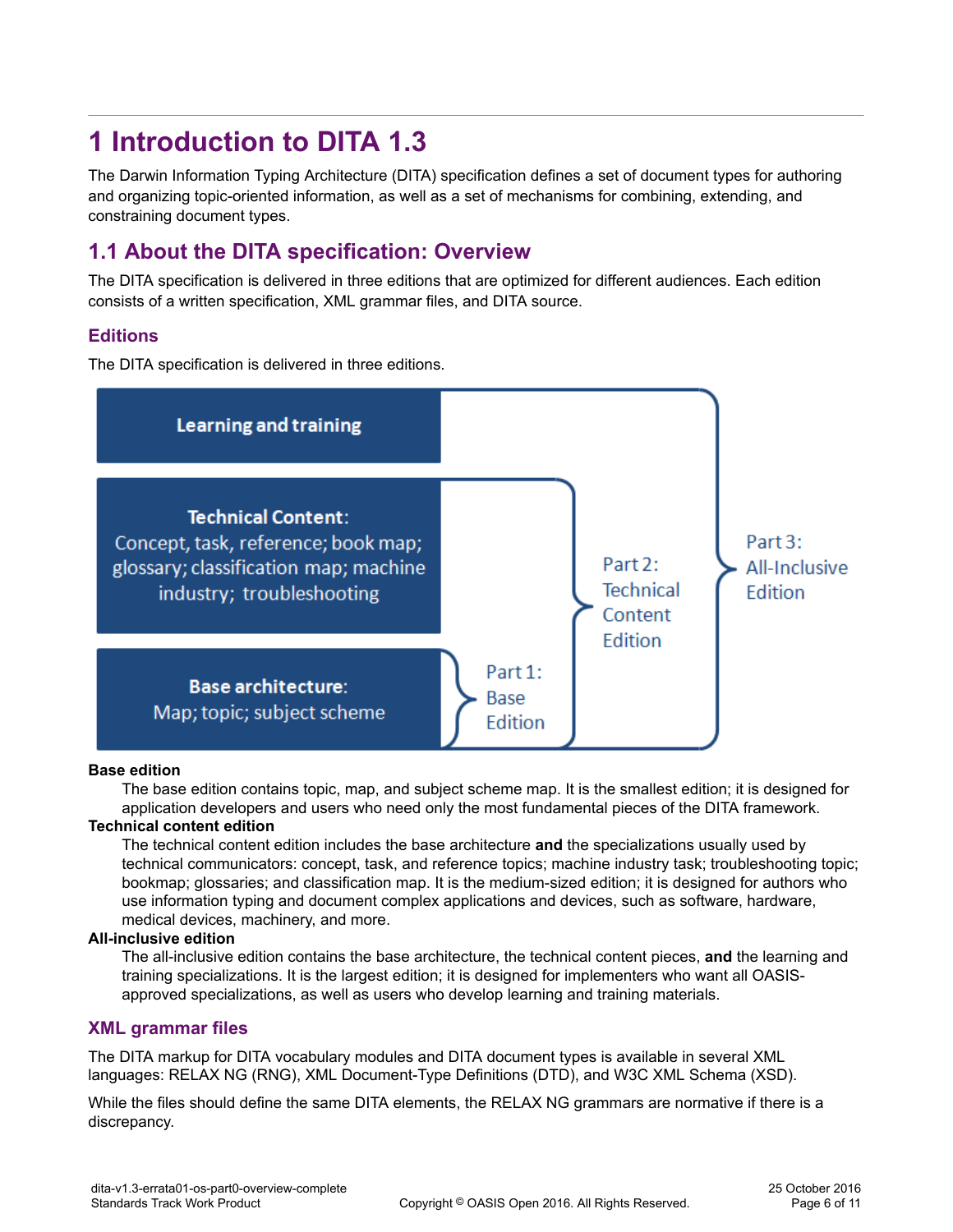#### <span id="page-6-0"></span>**DITA written specification**

The specification is written for implementers of the DITA standard, including tool developers and XML architects who develop specializations. The documentation contains several parts:

- Introduction
- Architectural specification
- Language reference
- Conformance statement
- Appendices

The DITA written specification is available in the following formats; the XHTML version is authoritative:

- XHTML (available from the OASIS Web site)
- CHM
- PDF
- DITA source
- ZIP of XHTML (optimized for local use)

#### **1.2 Terminology**

The key words "MUST", "MUST NOT", "REQUIRED", "SHALL", "SHALL NOT", "SHOULD", "SHOULD NOT, "RECOMMEND", "MAY", and "OPTIONAL" in this document are to be interpreted as described in **[RFC 2119]**. **MUST**

This word, or the terms "REQUIRED" or "SHALL", mean that the definition is an absolute requirement of the specification.

#### **MUST NOT**

This phrase, or the phrase "SHALL NOT", means that the definition is an absolute prohibition of the specification.

#### **SHOULD**

This word, or the adjective "RECOMMENDED", means that there may exist valid reasons in particular circumstances to ignore a particular item, but the full implications must be understood and carefully weighed before choosing a different course.

#### **SHOULD NOT**

This phrase, or the phrase "NOT RECOMMENDED", means that there may exist valid reasons in particular circumstances when the particular behavior is acceptable or even useful, but the full implications should be understood and the case carefully weighed before implementing any behavior described with this label.

#### **MAY**

This word, or the adjective "OPTIONAL", means that an item is truly optional. One vendor may choose to include the item because a particular marketplace requires it or because the vendor feels that it enhances the product while another vendor may omit the same item. An implementation which does not include a particular option must be prepared to interoperate with another implementation which does include the option, though perhaps with reduced functionality. In the same vein an implementation which does include a particular option must be prepared to interoperate with another implementation which does not include the option (except, of course, for the feature the option provides).

#### **1.3 Normative references**

#### **[RFC 2119]**

Bradner, S., "Key words for use in RFCs to Indicate Requirement Levels", BCP 14, RFC 2119, DOI 10.17487/RFC2119, March 1997, <*<http://www.rfc-editor.org/info/rfc2119>*>.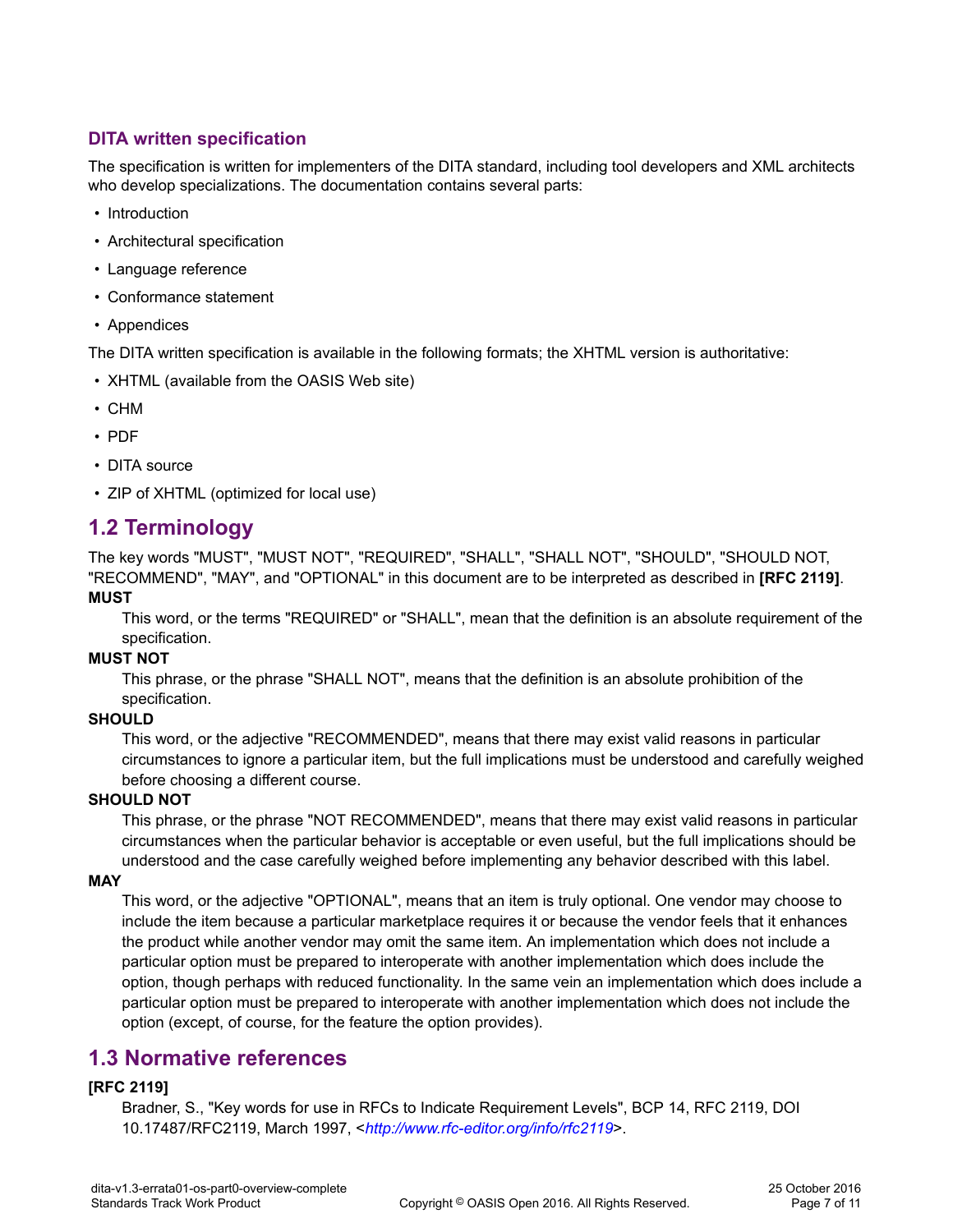#### <span id="page-7-0"></span>**[RFC 3986]**

Berners-Lee, T., Fielding, R., and L. Masinter, "Uniform Resource Identifier (URI): Generic Syntax", STD 66, RFC 3986, DOI 10.17487/RFC3986, January 2005, <*<http://www.rfc-editor.org/info/rfc3986>*>.

#### **[RFC 5646]**

Phillips, A., Ed., and M. Davis, Ed., "Tags for Identifying Languages", BCP 47, RFC 5646, DOI 10.17487/ RFC5646, September 2009, <*<http://www.rfc-editor.org/info/rfc5646>*>.

#### **[XML 1.0]**

*[Extensible Markup Language \(XML\) 1.0 \(Fifth Edition\)](http://www.w3.org/TR/2008/REC-xml-20081126/)*, T. Bray, J. Paoli, M. , E. Maler, F. Yergeau, Editors, W3C Recommendation, 26 November 2008, http://www.w3.org/TR/2008/REC-xml-20081126/ . *[Latest](http://www.w3.org/TR/xml) [version](http://www.w3.org/TR/xml)* available at http://www.w3.org/TR/xml .

#### **[XML 1.1]**

*[Extensible Markup Language \(XML\) 1.1 \(Second Edition\)](http://www.w3.org/TR/2006/REC-xml11-20060816/)*, T. Bray, J. Paoli, M. , E. Maler, F. Yergeau, J. Cowan, Editors, W3C Recommendation, 16 August 2006, http://www.w3.org/TR/2006/RECxml11-20060816/ . *[Latest version](http://www.w3.org/TR/xml11/)* available at http://www.w3.org/TR/xml11/ .

#### **1.4 Non-normative references**

Non-normative references are references to external documents or resources that implementers of DITA might find useful.

#### **[ciq-v3.0]**

OASIS Committee Specification 02, *Customer Information Quality Specifications Version 3.0. Name (xNL), Address (xAL), Name and Address (xNAL) and Party (xPIL)*, *[http://www.oasis-open.org/committees/](http://www.oasis-open.org/committees/download.php/29877/OASIS%20CIQ%20V3.0%20CS02.zip) [download.php/29877/OASIS%20CIQ%20V3.0%20CS02.zip](http://www.oasis-open.org/committees/download.php/29877/OASIS%20CIQ%20V3.0%20CS02.zip)*, 20 September 2008.

#### **[ISO 8601]**

ISO/TC 154, *Data elements and interchange formats—Information interchange—Representation of dates and times*, 3rd edition, *[http://www.iso.org/iso/catalogue\\_detail?csnumber=40874](http://www.iso.org/iso/catalogue_detail?csnumber=40874)*, 12 December 2004.

#### **[ISO/IEC 19757-3]**

ISO/IEC JTC 1/SC 34 Document description and processing languages, *Information technology— Document Schema Definition Languages (DSDL)—Part 3: Rule-based validation—Schematron*, *[http://](http://www.iso.org/iso/catalogue_detail.htm?csnumber=40833) [www.iso.org/iso/catalogue\\_detail.htm?csnumber=40833](http://www.iso.org/iso/catalogue_detail.htm?csnumber=40833)*, 1 June 2006.

#### **[MathML 3.0]**

*[Mathematical Markup Language \(MathML\) Version 3.0 2nd Edition](http://www.w3.org/TR/2014/REC-MathML3-20140410/)*, D. Carlisle, P. D. F. Ion, R. Miner, Editors, W3C Recommendation, 10 April 2014, http://www.w3.org/TR/2014/REC-MathML3-20140410/ . *[Latest version](http://www.w3.org/TR/MathML3/)* available at http://www.w3.org/TR/MathML3/ .

#### **[Namespaces in XML 1.0]**

*[Namespaces in XML 1.0 \(Third Edition\)](http://www.w3.org/TR/2009/REC-xml-names-20091208/)*, T. Bray, D. Hollander, A. Layman, R. Tobin, H. S. Thompson, Editors, W3C Recommendation, 8 December 2009, http://www.w3.org/TR/2009/REC-xmlnames-20091208/ . *[Latest version](http://www.w3.org/TR/xml-names)* available at http://www.w3.org/TR/xml-names .

#### **[Namespaces in XML 1.1]**

*[Namespaces in XML 1.1 \(Second Edition\)](http://www.w3.org/TR/2006/REC-xml-names11-20060816/)*, T. Bray, D. Hollander, A. Layman, R. Tobin, Editors, W3C Recommendation, 16 August 2006, http://www.w3.org/TR/2006/REC-xml-names11-20060816/ . *[Latest](http://www.w3.org/TR/xml-names11/) [version](http://www.w3.org/TR/xml-names11/)* available at http://www.w3.org/TR/xml-names11/ .

#### **[OASIS Table Model]**

*XML Exchange Table Model Document Type Definition*. Edited by Norman Walsh, 1999. Technical Memorandum TR 9901:1999. *<https://www.oasis-open.org/specs/tm9901.htm>*.

#### **[RELAX NG]**

J. Clark and M. Murata, editors, *RELAX NG Specification*, *[http://www.oasis-open.org/committees/relax-ng/](http://www.oasis-open.org/committees/relax-ng/spec-20011203.html) [spec-20011203.html](http://www.oasis-open.org/committees/relax-ng/spec-20011203.html)*, OASIS Committee Specification, 3 December 2001.

#### **[RELAX NG Compact Syntax]**

J. Clark, editor, *RELAX NG Compact Syntax*, *[http://www.oasis-open.org/committees/relax-ng/](http://www.oasis-open.org/committees/relax-ng/compact-20021121.html) [compact-20021121.html](http://www.oasis-open.org/committees/relax-ng/compact-20021121.html)*, OASIS Committee Specification, 21 November 2002.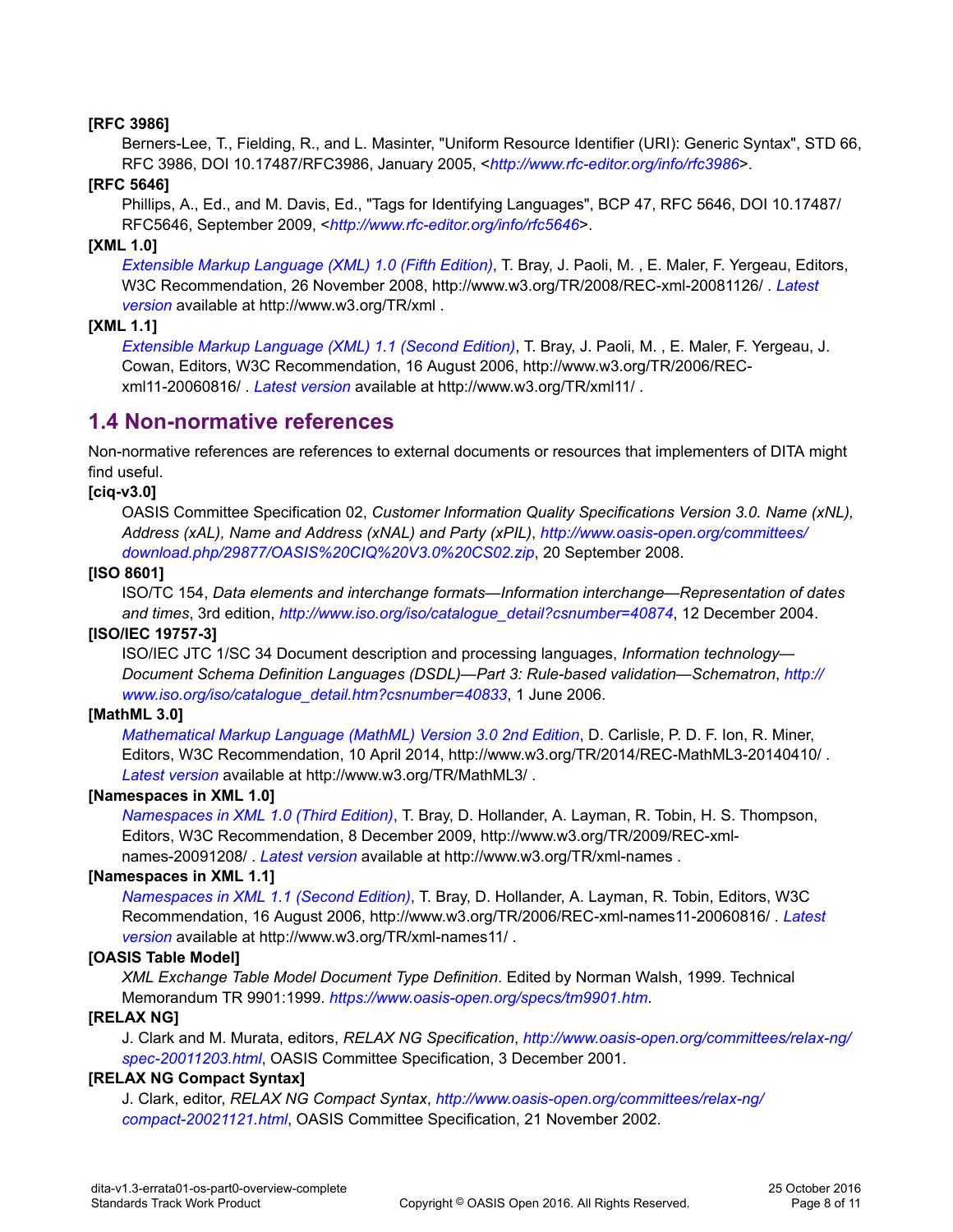#### **[RELAX NG DTD Compatibility]**

J. Clark and M. Murata, editors, *RELAX NG DTD Compatibility*, *[http://www.oasis-open.org/committees/](http://www.oasis-open.org/committees/relax-ng/compatibility-20011203.html) [relax-ng/compatibility-20011203.html](http://www.oasis-open.org/committees/relax-ng/compatibility-20011203.html)*, OASIS Committee Specification, 3 December 2001.

#### **[SVG 1.1]**

*[Scalable Vector Graphics \(SVG\) 1.1 \(Second Edition\)](http://www.w3.org/TR/2011/REC-SVG11-20110816/)*, E. Dahlström, P. Dengler, A. Grasso, C. Lilley, C. McCormack, D. Schepers, J. Watt, J. Ferraiolo, J. Fujisawa, D. Jackson, Editors, W3C Recommendation, 16 August 2011, http://www.w3.org/TR/2011/REC-SVG11-20110816/ . *[Latest version](http://www.w3.org/TR/SVG11/)* available at http:// www.w3.org/TR/SVG11/ .

#### **[XHTML 1.0]**

*XHTML™ [1.0 The Extensible HyperText Markup Language \(Second Edition\)](http://www.w3.org/TR/2002/REC-xhtml1-20020801)*, S. Pemberton, Editor, W3C Recommendation, 1 August 2002, http://www.w3.org/TR/2002/REC-xhtml1-20020801 . *[Latest version](http://www.w3.org/TR/xhtml1)* available at http://www.w3.org/TR/xhtml1 .

#### **[XHTML 1.1]**

*XHTML™ [1.1 - Module-based XHTML - Second Edition](http://www.w3.org/TR/2010/REC-xhtml11-20101123)*, S. McCarron, M. Ishikawa, Editors, W3C Recommendation, 23 November 2010, http://www.w3.org/TR/2010/REC-xhtml11-20101123 . *[Latest version](http://www.w3.org/TR/xhtml11/)* available at http://www.w3.org/TR/xhtml11/ .

#### **[XPointer 1.0]**

*[XML Pointer Language \(XPointer\)](http://www.w3.org/TR/2002/WD-xptr-20020816/)*, S. J. DeRose, R. Daniel, P. Grosso, E. Maler, J. Marsh, N. Walsh, Editors, W3C Working Draft (work in progress), 16 August 2002, http://www.w3.org/TR/2002/WDxptr-20020816/ . *[Latest version](http://www.w3.org/TR/xptr/)* available at http://www.w3.org/TR/xptr/ .

#### **[XML Catalogs 1.1]**

OASIS Standard, *XML Catalogs Version 1.1*, 7 October 2005, *[https://www.oasis-open.org/committees/](https://www.oasis-open.org/committees/download.php/14809/xml-catalogs.html) [download.php/14809/xml-catalogs.html](https://www.oasis-open.org/committees/download.php/14809/xml-catalogs.html)*.

#### **[xml:tm 1.0]**

A. Zydroń, R. Raya, and B. Bogacki, editors, *XML Text Memory (xml:tm) 1.0 Specification*, *[http://www.gala](http://www.ttt.org/oscarStandards/xml-tm/)[global.org/oscarStandards/xml-tm/](http://www.ttt.org/oscarStandards/xml-tm/)*, The Localization Industry Standards Association (LISA) xml:tm 1.0, 26 February 2007.

#### **[XSD 1.0 Structures]**

*[XML Schema Part 1: Structures Second Edition](http://www.w3.org/TR/2004/REC-xmlschema-1-20041028/)*, H. S. Thompson, D. Beech, M. Maloney, N. Mendelsohn, Editors, W3C Recommendation, 28 October 2004, http://www.w3.org/TR/2004/RECxmlschema-1-20041028/ . *[Latest version](http://www.w3.org/TR/xmlschema-1/)* available at http://www.w3.org/TR/xmlschema-1/ .

#### **[XSD 1.0 Datatypes]**

*[XML Schema Part 2: Datatypes Second Edition](http://www.w3.org/TR/2004/REC-xmlschema-2-20041028/)*, P. V. Biron, A. Malhotra, Editors, W3C Recommendation, 28 October 2004, http://www.w3.org/TR/2004/REC-xmlschema-2-20041028/ . *[Latest version](http://www.w3.org/TR/xmlschema-2/)* available at http://www.w3.org/TR/xmlschema-2/ .

#### **[XSL 1.0]**

*[Extensible Stylesheet Language \(XSL\) Version 1.0](http://www.w3.org/TR/2001/REC-xsl-20011015/)*, S. Adler, A. Berglund, J. , S. Deach, T. Graham, P. Grosso, E. Gutentag, A. Milowski, S. Parnell, J. Richman, S. Zilles, Editors, W3C Recommendation, 15 October 2001, http://www.w3.org/TR/2001/REC-xsl-20011015/ . *[Latest version](http://www.w3.org/TR/xsl/)* available at http:// www.w3.org/TR/xsl/ .

#### **[XSL 1.1]**

*[Extensible Stylesheet Language \(XSL\) Version 1.1](http://www.w3.org/TR/2006/REC-xsl11-20061205/)*, A. Berglund, Editor, W3C Recommendation, 5 December 2006, http://www.w3.org/TR/2006/REC-xsl11-20061205/ . *[Latest version](http://www.w3.org/TR/xsl11/)* available at http:// www.w3.org/TR/xsl11/ .

#### **[XSLT 2.0]**

*[XSL Transformations \(XSLT\) Version 2.0](http://www.w3.org/TR/2007/REC-xslt20-20070123/)*, M. Kay, Editor, W3C Recommendation, 23 January 2007, http:// www.w3.org/TR/2007/REC-xslt20-20070123/ . *[Latest version](http://www.w3.org/TR/xslt20)* available at http://www.w3.org/TR/xslt20 .

#### **[XTM 1.0]**

S. Pepper and G. Moore, editors, *XML Topic Maps (XTM) 1.0*, *<http://www.topicmaps.org/xtm/index.html>*, TopicMaps.Org XTM 1.0, 2001.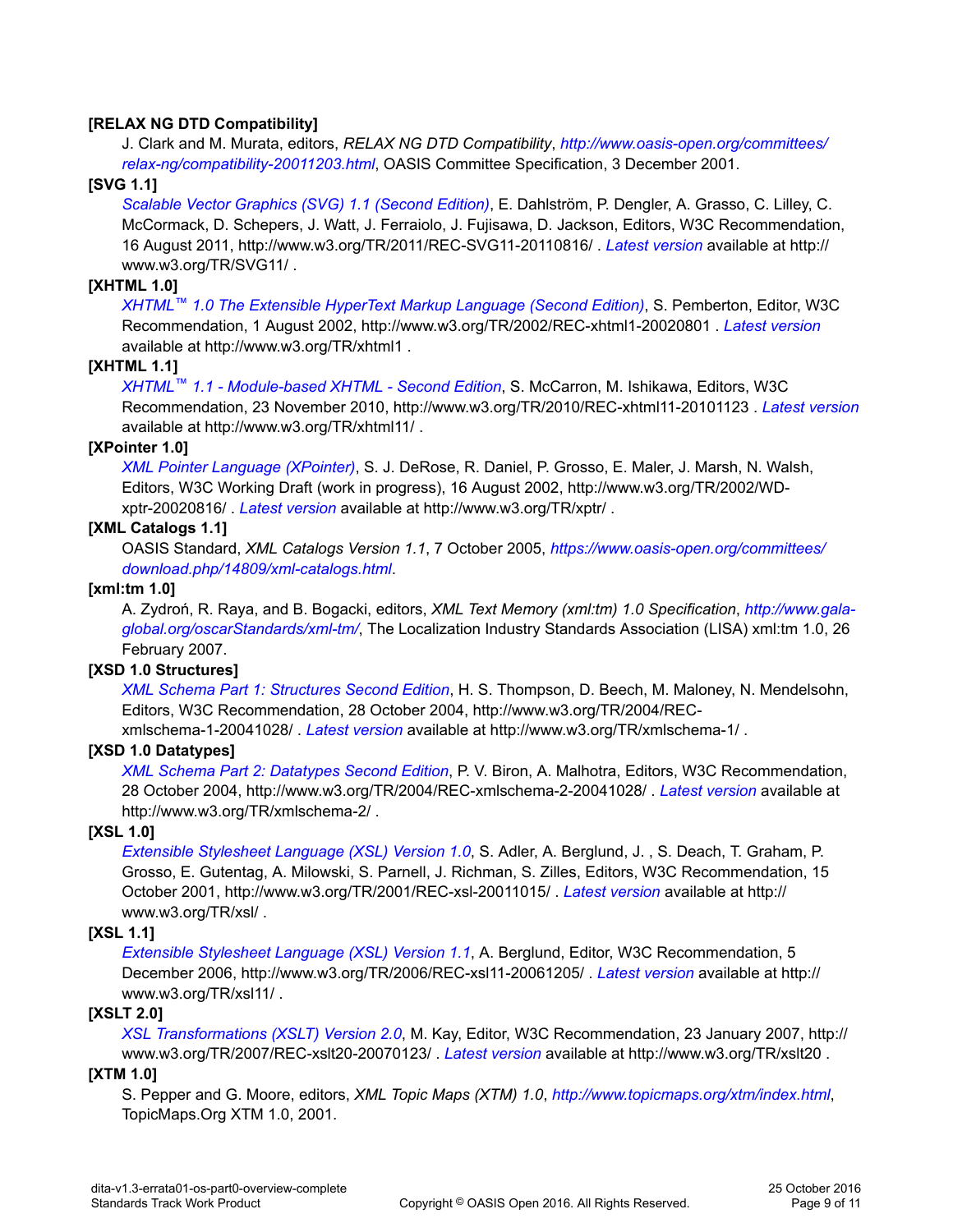#### <span id="page-9-0"></span>**1.5 Formatting conventions in the XHTML version of the specification**

Given the size and complexity of the specification, it is not generated as a single XHTML file. Instead, each DITA topic is rendered as a separate XHTML file. The XHTML version of the specification uses certain formatting conventions to aid readers in navigating through the specification and locating material easily: Link previews and navigation links.

#### **Link previews**

The DITA specification uses the content of the DITA <shortdesc> element to provide link previews for its readers. These link previews are visually highlighted by a border and a colored background. The link previews are not normative; they contain the content of the  $\lt$ shortdesc> element for the child topic, which is rendered in a normative context as the first paragraph of the topic; the content is identical in both renditions. The link previews serve as enhanced navigation aids, enabling readers to more easily locate content. This usability enhancement is one of the ways in which the specification illustrates the capabilities of DITA and exemplifies DITA best practices.

The following screen capture illustrates how link previews are displayed in the XHTML version of the specification:



#### **Figure 1: Link previews**

#### **Navigation links**

To ease readers in navigating from one topic to another, each XHTML file generated by a DITA topic contains the following navigation links at the bottom:

#### **Parent topic**

Takes readers to the parent topic, which the topic referenced by the closest topic in the containment hierarchy

#### **Previous topic**

Takes readers to the previous topic in the reading sequence

#### **Next topic**

Takes readers to the next topic in the reading sequence

#### **Return to main page**

Takes readers to the place in the table of contents for the current topic in the reading sequence